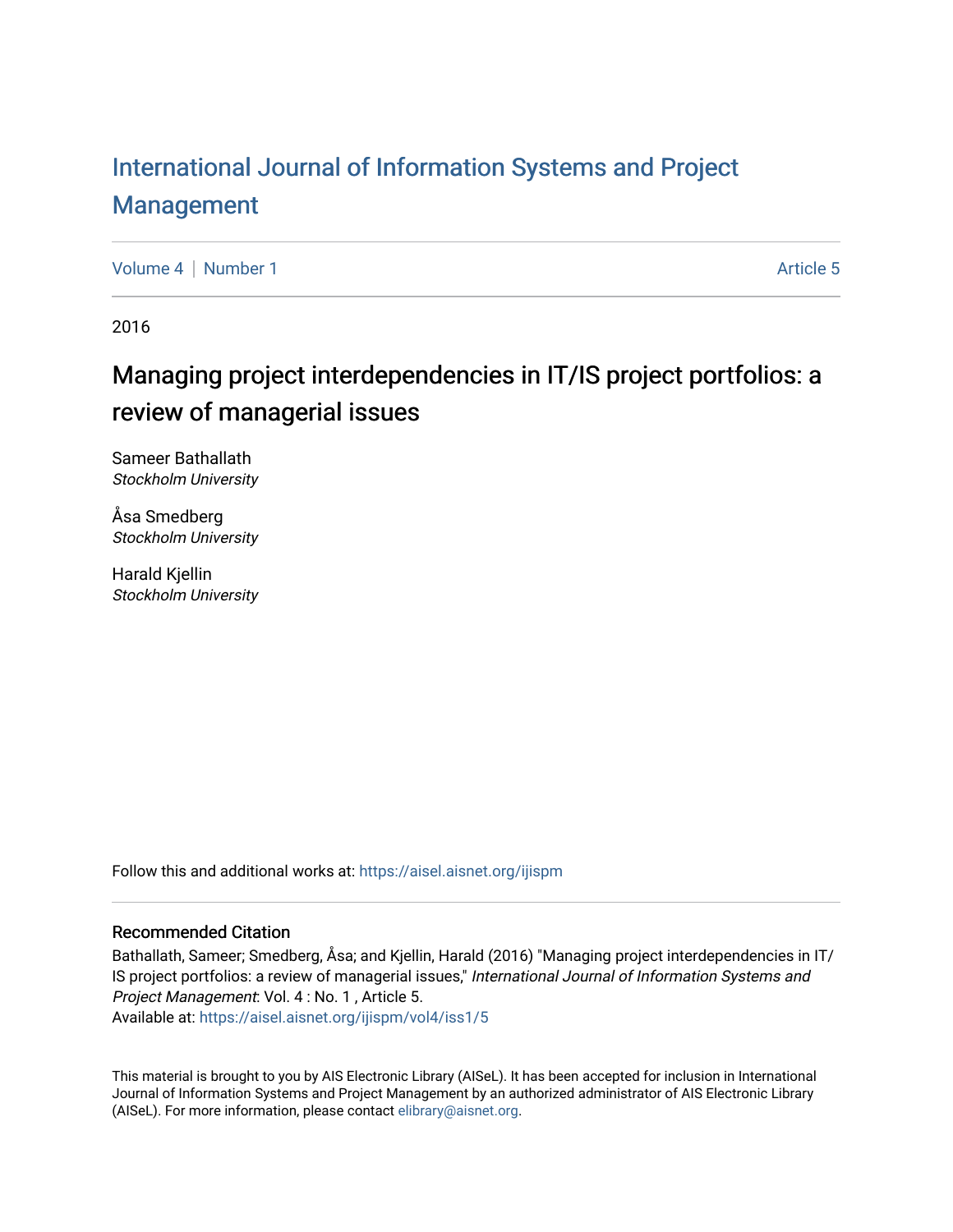

International Journal of Information Systems and Project Management ISSN (print):2182-7796, ISSN (online):2182-7788, ISSN (cd-rom):2182-780X

*Available online a[t www.sciencesphere.org/ijispm](http://www.sciencesphere.org/ijispm)*

# Managing project interdependencies in IT/IS project portfolios: a review of managerial issues

## **Sameer Bathallath**

Department of Computer and Systems Sciences, Stockholm University Borgarfjordsgatan 12, Postbox 7003, 164 07 Kista, Sweden www.shortbio.net/sameer@dsv.su.se

## **Åsa Smedberg**

Department of Computer and Systems Sciences, Stockholm University Borgarfjordsgatan 12, Postbox 7003, 164 07 Kista, Sweden www.shortbio.net/asasmed@dsv.su.se

## **Harald Kjellin**

Department of Computer and Systems Sciences, Stockholm University Borgarfjordsgatan 12, Postbox 7003, 164 07 Kista, Sweden www.shortbio.net/hk@dsv.su.se

## **Abstract:**

Adequately managing project interdependencies among diverse and simultaneous projects is deemed critical for successful implementation of project portfolios. The challenge is significant because it may entail managing a complex network of project interdependencies that keeps changing over time. The present study investigates the managerial challenges that may undermine effective management of project interdependencies in IT/IS project portfolios. The investigation is based on evidence from reviewing relevant literature and documented studies associated with managing project interdependencies. The main contribution of this study is to discuss three managerial challenges of project interdependencies in project portfolios. We discuss the challenges from three perspectives: types of interdependencies; patterns of interaction in interdependencies; and cost/benefit impact of project interdependencies.

## **Keywords:**

project portfolio management; project interdependencies; project interdependencies management; project management; IT projects; complexity.

**DOI:** 10.12821/ijispm040104

**Manuscript received:** 14 October 2015 **Manuscript accepted:** 15 December 2015

Copyright © 2016, SciKA. General permission to republish in print or electronic forms, but not for profit, all or part of this material is gran ted, provided that the International Journal of Information Systems and Project Management copyright notice is given and that reference made to the publication, to its date of issue, and to<br>the fact that reprinting privileges were granted by per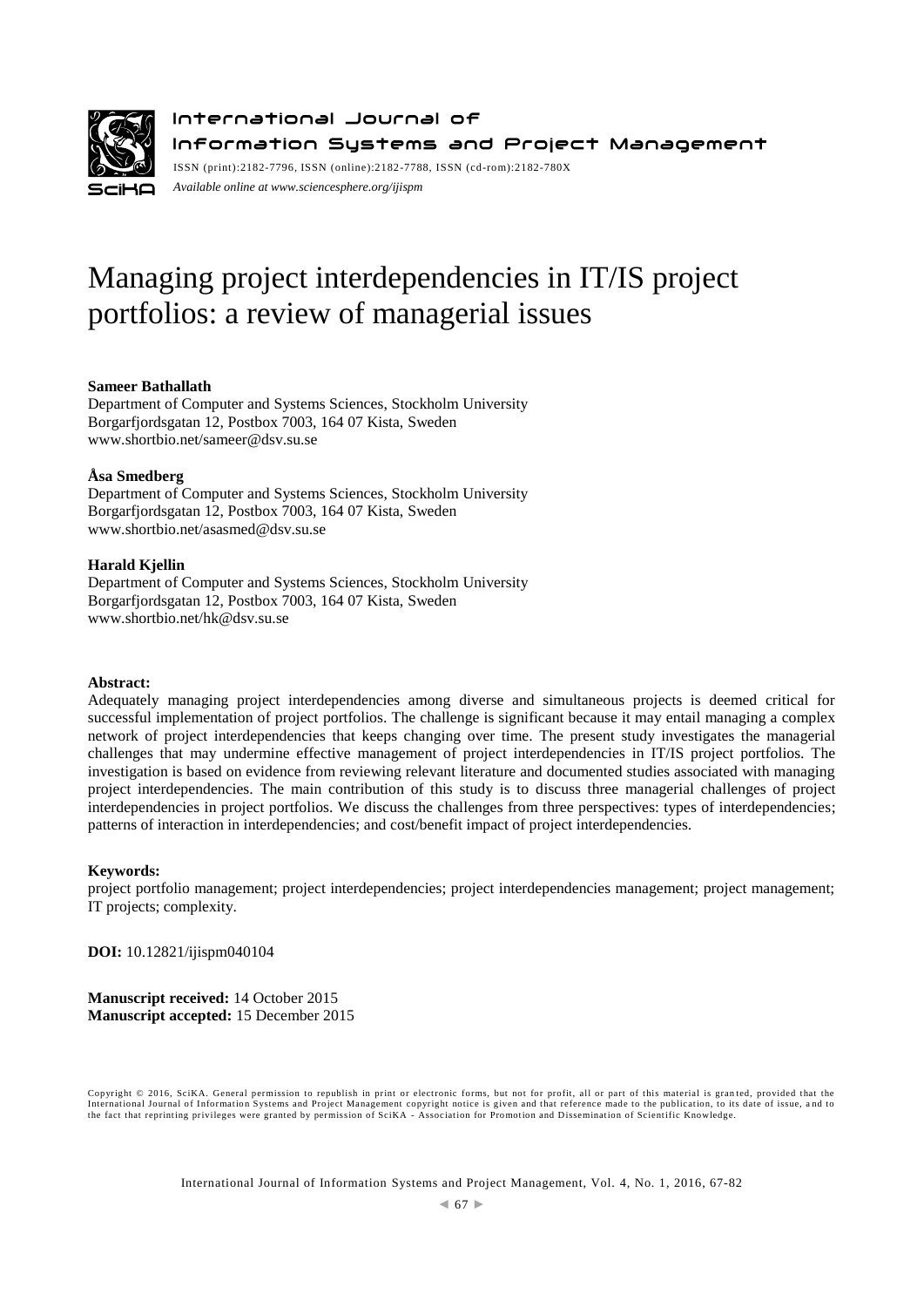Managing project interdependencies in IT/IS project portfolios: a review of managerial issues

## **1. Introduction**

Although there is much research available about inter-project dependencies, there are still many questions to be solved concerning how to handle these interdependencies. In this context, effective management of project interdependencies is deemed critical for successfully implemented project portfolios [1]–[6] especially under conditions of dynamic environment [7], [8] and increased uncertainties [9]. This implies the need of having a proper organizational arrangement to secure adequate control over the portfolio development cycle, and it also implies the need to maintain continuous coordination among various interdependent activities and tasks in the portfolio. Coordination, in this sense, is defined as "the act of managing interdependencies between activities performed to achieve a goal" [10, p. 361]. Considering this definition and the fact that every project portfolio is a goal driven endeavor [11], it can be realized that goals maintained by interdependent projects are naturally parts of an overall goal specified at the portfolio level. Consequently, any change in the portfolio goal will likely result in other project interdependencies being added, modified, or dropped. For instance, a sudden change in the portfolio goal (due to change in market conditions) may impact the priority and scope of some projects and to some extent may add or exclude some others. In effect, this may end in a situation where effectively managing interdependencies between relevant projects is needed for the portfolio to progress and perform efficiently. Under such circumstances, managing a large network of project interdependencies is more complex, difficult to control, and easy to get wrong [12]–[14]. Guo [15] supports this view by considering interdependency management a significant issue when software systems grow large in scale and complexity. Meantime, less attention to project interdependencies can result in a skewed portfolio direction leading away from the intended objectives of combining the projects [16]. The study aims to highlight the managerial issues concerning the management of project interdependencies between projects comprising an IT/IS project portfolio. The research question for this study is: What are the managerial challenges in managing project interdependencies as project interconnectedness is crucial for any IT/IS project portfolio to succeed?

## **2. Research method**

To address the research question and to identify the possible obstacles that managers may face while managing a portfolio of IT/IS projects with multiple project interdependencies, it is important to first gain deeper knowledge in the following areas.

- (1) The emerging need for project portfolio management;
- (2) Project interdependencies and their subsequent characterization;
- (3) Results from poor management of project interdependencies;
- (4) Barriers to effective management of project interdependencies.

To advance our knowledge in the previously mentioned areas and to provide a comprehensive summary of the related literature, we have used Webster et al. [17] guiding principles for conducting the literature review. In the first search round, the Google Scholar search engine was used to identify articles that partially or thoroughly relate to the topic under investigation (i.e. project interdependency management within IT/IS project portfolio context). The search was conducted between the years 2000 and 2015 since there has been a significant improvement in the IT/IS sector during these years. In a similar vein, other contexts including program management and multi-project management, and new product/service development, were also investigated for their close similarity to project portfolio management. As one stream of the studies have used the term "interaction" as equivalent to the term "interdependency" (such as [14], [18], [19]), we considered the use of both terms during the search process. In this regard, we conducted the search using a combination of keywords including "inter-project dependency", "inter-project interdependency", "project interdependency", and "project interaction" together with their corresponding plural forms. Based on the first search round, we extended the search in the databases of International Journal of Project Management, Project Management Journal, and Association for Information Systems AIS Electronic Library, as these journals were a major source for the targeted articles. This has resulted in a total of 187 publications (i.e. research articles, books, and thesis works). After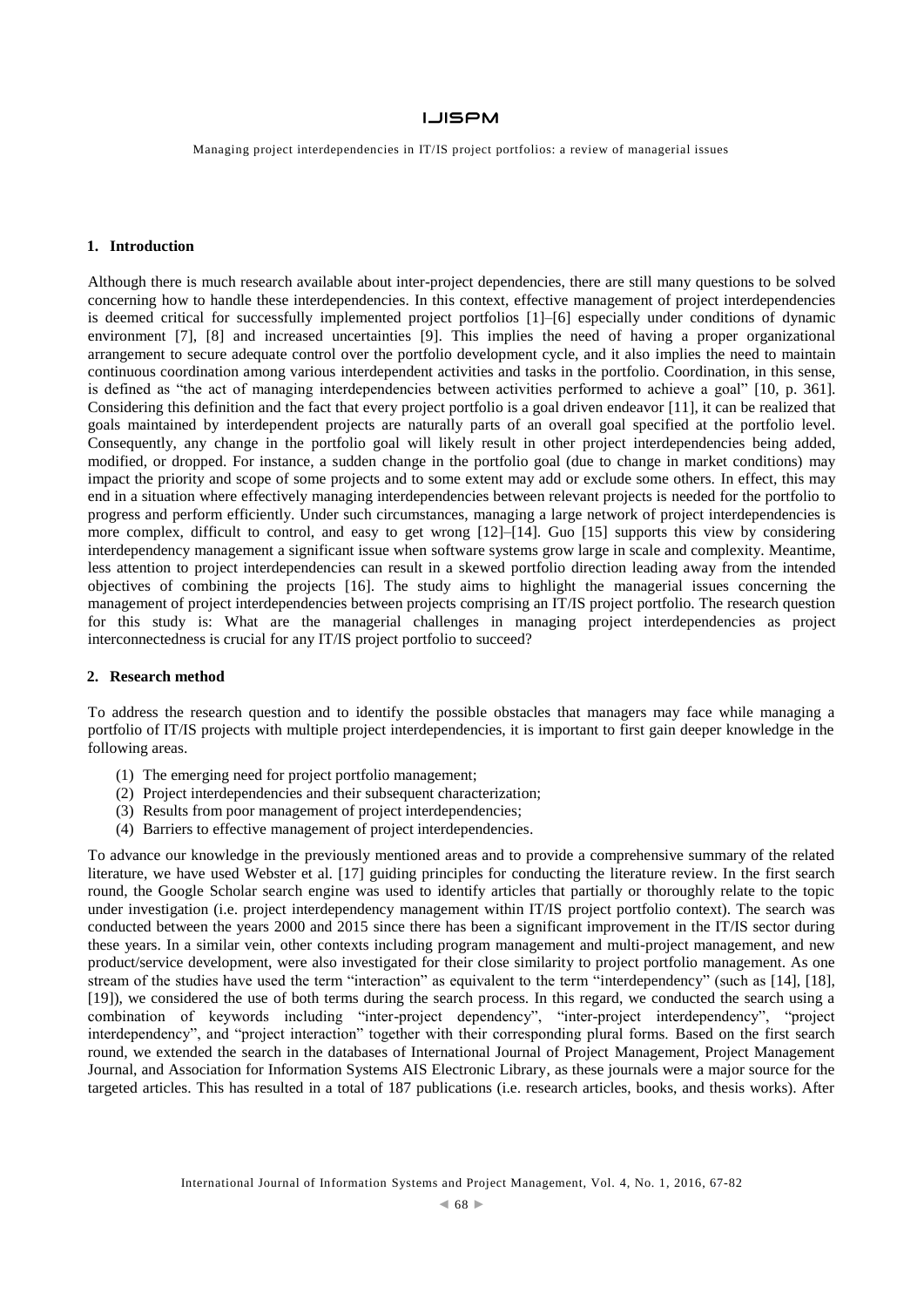Managing project interdependencies in IT/IS project portfolios: a review of managerial issues

thoroughly reading through each study's abstraction and conclusion, 81 publications were excluded since only peerreviewed articles were considered.

The article is structured as follows. In the third section, we present the concept of project portfolio management and its growing acceptance among IT-intensive organizations. In the forth section, we provide a closer view of project interdependencies including their types, patterns of interaction, benefits, and complexity considerations. The fifth section highlights the negative impacts of ineffective management of project interdependencies. In the sixth section, we highlight issues that might impede effective management of project interdependencies. Finally, we provide a comprehensive discussion of the potential role that project interdependencies can play in the performance of project portfolios.

#### **3. An overview of project portfolio management**

Nowadays, Information System and Technology (IS&T) projects dominate many industries and particularly those operating in high competitive markets such as new product/service development organizations with high-technology end-products. In such multi-project environments, the number of projects tends to be high, they hold similar characteristics, share common resources, and are greatly dependent [20]–[22]. Projects of this form are often assembled into group(s) or portfolio(s) of projects in which they tend to be closely coordinated and concurrently implemented to secure the ultimate goal by which they were selected and grouped. A project portfolio approach offers a holistic multilevel perspective on how projects can be effectively proposed, prioritized, combined, and later carried out to fulfill the organization's aim and purpose [23]. For instance, implementing a large Enterprise System (ES) (to improve the business competitiveness of an organization) may include multiple interrelated projects ranging from large-scale projects, like IT networking, IT security, and a possible combination of ERP, CRM, HRM, and SCM systems, to relatively small projects such as business intelligence and knowledge management applications. In carrying out such projects, organizations may find it practical to consider a portfolio approach for a better arrangement and synchronization of their projects. From a management perspective, implementing such a system would entail organization-wide involvement coupled with extensive efforts to manage a substantial number of project interactions that keep changing and increasing over time [4], [24]. The changes may, for instance, be due to unexpected external/internal conditions. Prior research on project portfolio management has considered interdependencies between projects a critical aspect in the planning and successful implementation of project portfolios [7], [14], [18], [25]–[27] paying much attention to interdependencies caused by simultaneous utilization of scarce resources [14], [19], [28], [29].

## **4. Project interdependencies within a project portfolio environment**

In general, project interdependencies may exist when one project is partially or wholly being influenced by another project(s) for its development or, literally, when "the success of a project depends upon other project(s)" [2, p. 556]. Interdependencies between projects may occur at different project levels including tasks, objectives, alliance, and even at a project level as whole [25], [30], [31]. For instance, prior to commencing a task in Project A, another task in Project B has to be performed first. This form of serial relationship between the two tasks is recognized as sequential interdependence (Fig. 1, subsection 4.2) where one entity produces an output necessary for the progress of another entity [32]. Other forms of interdependence between projects are presented in subsection 4.2.

The existence of such interrelationships connecting different projects is usually associated with a shared portfolio goal or benefits that can be reached through the interactions between these projects [33], [34]. For example, sharing scarce resources among multiple projects will probably result in an overall cost saving meantime the opportunities of new knowledge being generated would be increased. Such economic and strategic benefits tend to be on top of many discussions that both researchers and practitioners would acknowledge as essential for any project portfolio to succeed. However, increasing the connectivity between projects (where each project has its unique number of constraints and risks), can be a source of further benefits but in the meantime could be a source of management difficulty.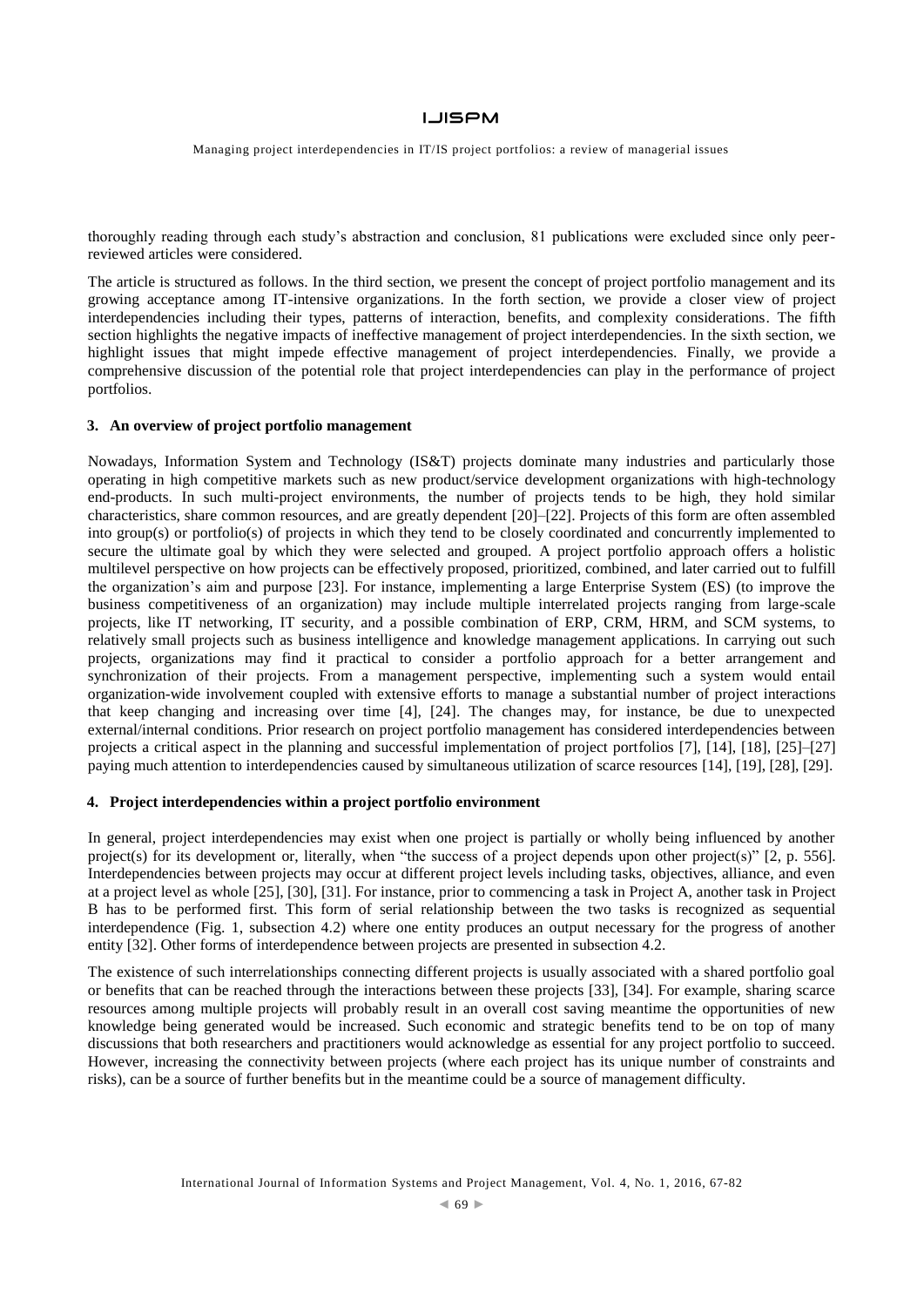Managing project interdependencies in IT/IS project portfolios: a review of managerial issues

Project portfolios are not only influenced by their immediate environment; instead, they are likely to interact with the external environment as well. According to this view, Gear et al. [34] emphasized that interdependencies between projects can either be influenced by factors external to the organization or by factors internal to the organization. External interdependencies can "arise over time from overall social and economic changes which have effects that cut across many, if not all, subsets of the project set" while internal interdependencies can "arise if the resource requirements and/or the benefits of one project are thought to be significantly affected in magnitude and/or timing by the selection or rejection decisions relating to one or more of other projects in the set" [34, p. 739]. As an example for external interdependencies, a sudden change in market conditions could lead to priority variations in the projects comprising a portfolio. Consequently, some project interdependencies, if not all, will be forced to adapt to these changes. As an example of internal interdependencies, an unexpected delay in one project could affect other dependent projects (in the portfolio) leading to an overall delay in the completion time of a new product or service.

Interdependencies between projects are likely to vary in their types, patterns of interaction, and the cost/benefit returns that they might produce. In the following subsections, a thematic analysis based on close study of the corresponding literature are presented and discussed. First, a brief description of different types of project interdependencies are presented to understand the importance and applications of each type. Different interaction patterns can take place as a result of projects being interdependent; this is another important issue to be highlighted in the second subsection. Cost/Benefit effects (as outcomes of the interaction process) constitute a crucial aspect to consider; this matter is presented in the third subsection.

#### *4.1 Types of interdependencies*

This section provides a description of various types of interdependencies that may exist between different kinds of projects across a portfolio of IT/IS projects. Among the interdependency types frequently discussed in the literature are: resource interdependencies; technology interdependencies; technical interdependencies; market interdependencies; and learning-based interdependencies.

*Resource Interdependencies*: result from sharing common resources across multiple projects or "wait for scarce resources until they are released by another project" [2, p. 556]. It is common that such interdependencies arise in an effort to cut the total portfolio cost [35]. *Example*: an expert who is taking part in different projects can simultaneously work on more than one project. Otherwise, each project is required to wait until that expert is released. *Interaction effects*: sharing the expert cost among the projects would lead to an overall cost reduction while the portfolio is in progress. *Authors*: [2], [19], [22], [28]–[30], [34], [36]–[41].

*Technology Interdependencies*: this type of interdependencies helps to leverage technical knowledge across multiple projects [22], [30]. Technology interdependencies are more frequent in technology provider companies due to their important role of enhancing technical collaboration and knowledge diffusion across projects. *Example*: a project of developing a new-generation of CPUs is likely to be dependent on another project developing a new operating system release. Both projects should complement one another by sharing the design knowledge of their components to produce a reliable computer. *Interaction effects*: the knowledge diffusion represented by knowledge sharing between the two projects would result in building a reliable computer. *Authors*: [22], [30].

*Technical Interdependencies*: occurs when the technical success/failure in one project affects the probability of success/failure in another project [28]. In another word, the output generated by one project is a determinant of the success of another project. *Example*: the implementation of a Data Warehouse (DW) system will probably require connecting to other enterprise-wide systems in an effort to capture and store different types of information for future use. Meantime, another project is to implement a Business Intelligence (BI) tool that relies on data being accurately captured and stored by the DW system. In this sense, the DW project is more significant since it can either limit or support the success of the BI project. *Interaction effects*: the interaction can either lead to positive or negative outcomes depending on the behavior of the leading project. *Authors*: [2], [13], [19], [28], [29], [35], [36], [38], [42]–[44].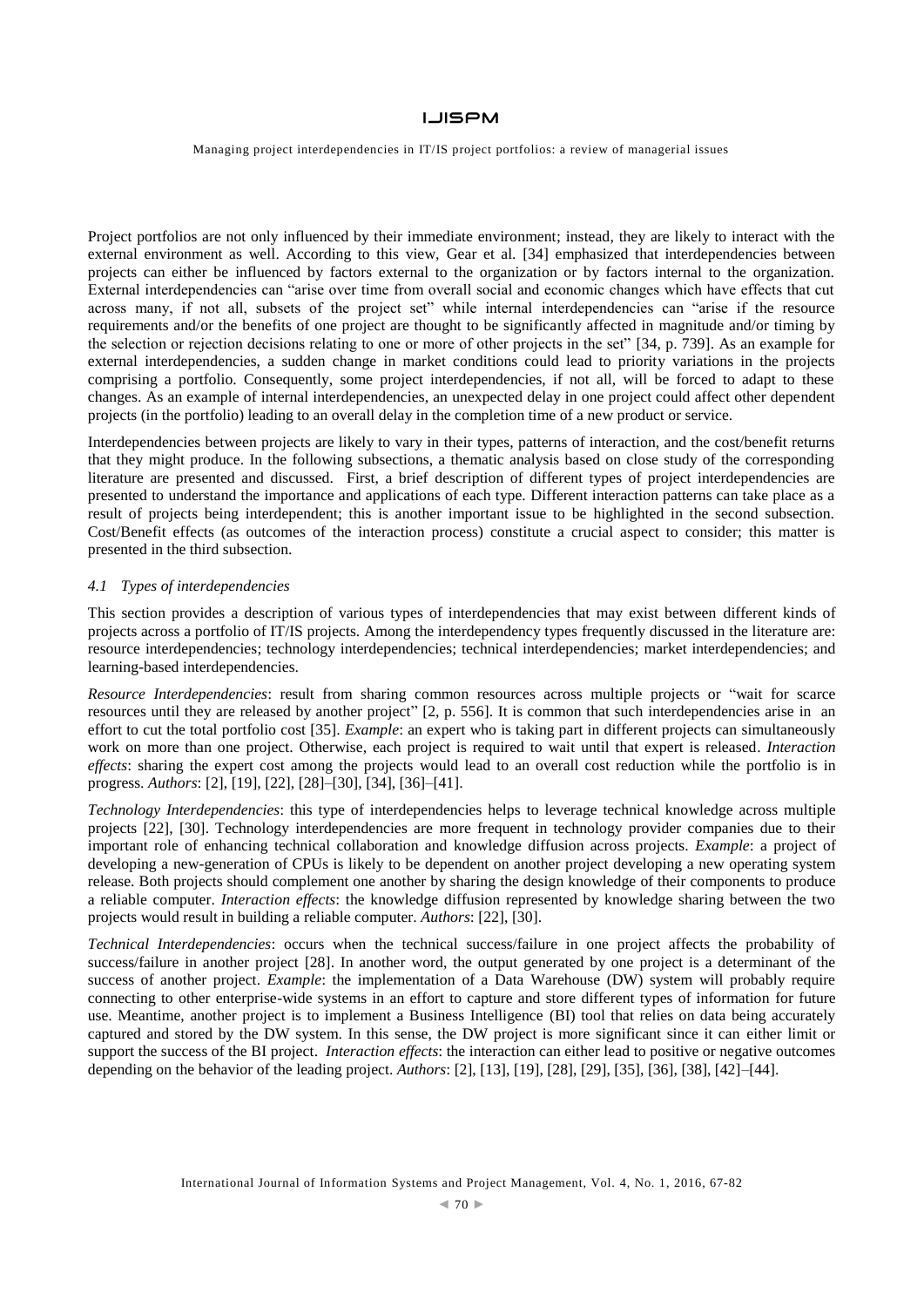Managing project interdependencies in IT/IS project portfolios: a review of managerial issues

*Market Interdependencies*: stem from market-related conditions that may impose additional challenges on project(s). Therefore, the affected project(s) might have to be reconfigured to address these conditions. Reconfiguration can take different forms including new product diffusion into an already existing products' market or a product utilizing a current product's market knowledge [22]. *Example*: the installation of a project capable of providing advanced digital communication solutions is inevitably going to break up a project capable of providing analog communication. *Interaction effects*: linked to this example, and as an effect, the organization will gain a competitive advantage by offering innovative services in the presence of their digital communication platform. *Authors*: [22], [25], [31].

*Learning-based Interdependencies*: stem from the need to incorporate the capabilities and knowledge gained from another project. *Example*: It can be more beneficial, for a service development team, to utilize the available knowledge (documentations and expertise) of a previous project in order to develop a new service with more attractive features. *Interaction effects*: learning through previously completed projects would lead to knowledge diffusion and innovation. Authors: [2], [13].

In Table 1, a summary of the different types of project interdependencies can be seen, together with the number of references per each.

| Category                            | <b>Description</b>                                                                                                                                 | Number of<br><b>References</b> |
|-------------------------------------|----------------------------------------------------------------------------------------------------------------------------------------------------|--------------------------------|
| Resource<br>interdependencies       | This type of interdependency occurs when there is a need to<br>share resources or wait for scarce resources until another project<br>releases them | 12                             |
| Technology<br>interdependencies     | The need to leverage common technology across multiple<br>projects                                                                                 | 7                              |
| Technical<br>interdependencies      | Occurs when the technical success in one activity affects the<br>probability of success in another activity                                        | 11                             |
| Market<br>interdependencies         | Stems from a new product diffusion into an already existing<br>product market or a product utilizing a current product's market<br>knowledge       | 3                              |
| Learning-based<br>interdependencies | The need to incorporate the capabilities and knowledge gained<br>through another project                                                           | 2                              |

#### Table 1. Summary of types of project interdependencies

## *4.2 Patterns of interaction in interdependencies*

After a brief description of five different types of project interdependencies and their applications, this subsection sheds light on different interaction patterns that can result from projects being interdependent. Although there yet have been no unified structure for project interdependencies, the classifications driven by Thompson (1967) [45] are often cited by most studies on project interdependencies. According to Thompson's view of interdependencies between organizational parts, interdependencies between projects can take three distinct forms including pooled, sequential and reciprocal (Fig. 1) [32], [45]. Pooled interdependence is a seamless association between projects comprising a portfolio, where one project outcome can indirectly impact the performance of the project portfolio as whole, and thus other contributing projects. In other words, a project can be independent of other projects. However, a failure in that project outcomes can threaten the entire project portfolio and hence other projects in the same portfolio as well. For instance, the implementation of a Data Warehouse (DW) system shall enhance the decision-making process in the organization. However, poor quality of data generated by the DW system can negatively impact the decision-making process and might end up in poor project portfolio performance. A sequential interdependence is a serial relationship between two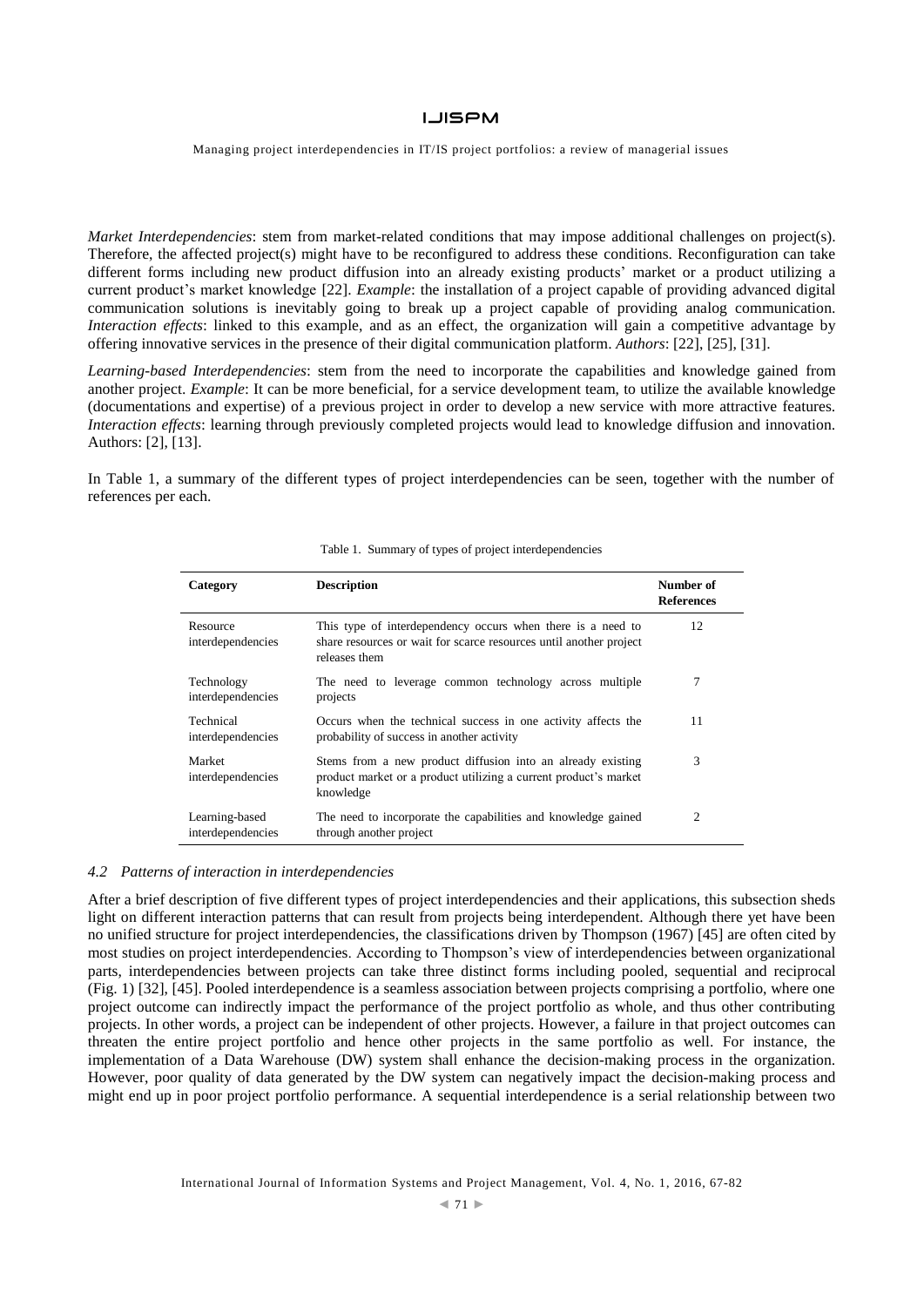Managing project interdependencies in IT/IS project portfolios: a review of managerial issues

or more projects where a project requires another project's output as input for its progress. For example, the implementation of a Billing System (BS) (for a telecom company) will probably include testing different call usage patterns generated by a Network Switch (NS). In this case, and in order for the BS project to progress, the NS project has to provide the possible combinations of service usage as input to the BS project. From this follows that project portfolios with sequential relationships become more complicated and difficult to coordinate as the degree of contingency increases [32]. A reciprocal interdependence, on the other hand, is a mutual relationship between two or more projects. This means that the project portfolio becomes more complex due not only to an increased degree of contingency, but also to the more reliance on coordination by mutual adjustment [32]. In other words, Project A' output is required as input for another Project B and conversely, Project B's output is required as input for Project A. For instance, perhaps both BS & NS projects (from the previous example) have to go through mutual adjustments before both projects can be completed. Fig. 1 illustrates Thompson's three forms of interdependencies which are stemmed from organization studies [41]. However, they are cited by many studies on project interdependencies. Most of the previously stated interdependency forms, if not all, are likely to exist in all kinds of IT/IS project portfolio where a reciprocal interdependence is considered complex [32]. A general example, which can be tracked back to the former two examples, is a project portfolio in a telecommunication service provider company. In such project environment, many and different communication elements (i.e. multiple software and hardware components of various vendors) have to undergo a lengthy integration process. Consequently, the projects embracing these elements have to carry out part of their activities through collaboration and mutual adjustment as they come to be interdependent. From this example, it is possible to assume that the three forms of project interdependency have at least occurred once. In other words, any occurrence of reciprocal interdependence would also indicate that both sequential and pooled forms have taken place [32]. Probably, interdependencies between projects can have other forms than those specified by [32], [45].



Fig. 1. Thompson's classification of interdependencies (adapted from [32], p. 54)

Although the three interdependency forms are good at depicting the connections between projects still, they remain at a high level of abstraction. A close-related aspect, at this point, is to recognize the interaction (i.e. as a transformation process) accompanying the project interdependency. Such transformational process would involve transforming certain inputs into desired outputs [39]. During that process, different interaction patterns can take place and different interaction effects can be generated (more about interaction effects is discussed in the next subsection).

Kundisch et al. [39] have synthesized a common semantic that could help in understanding different interaction patterns between projects and their effects in the domain of IT/IS project portfolio. They classified interactions between projects into three categories (Fig. 2): 1) Resource-Resource interaction; 2) Output-Output interaction; and 3) Output-Resource interaction.

Resource-Resource interaction: is about sharing resources among projects to optimize organizational performance and gain economic advantages. For instance, a technical expert can simultaneously participate in more than one project. This would result in cost decrease in each project, and thus the total development cost of the project portfolio is also decreased. This pattern of interaction can take place in all interdependency forms (i.e. pooled, sequential, reciprocal).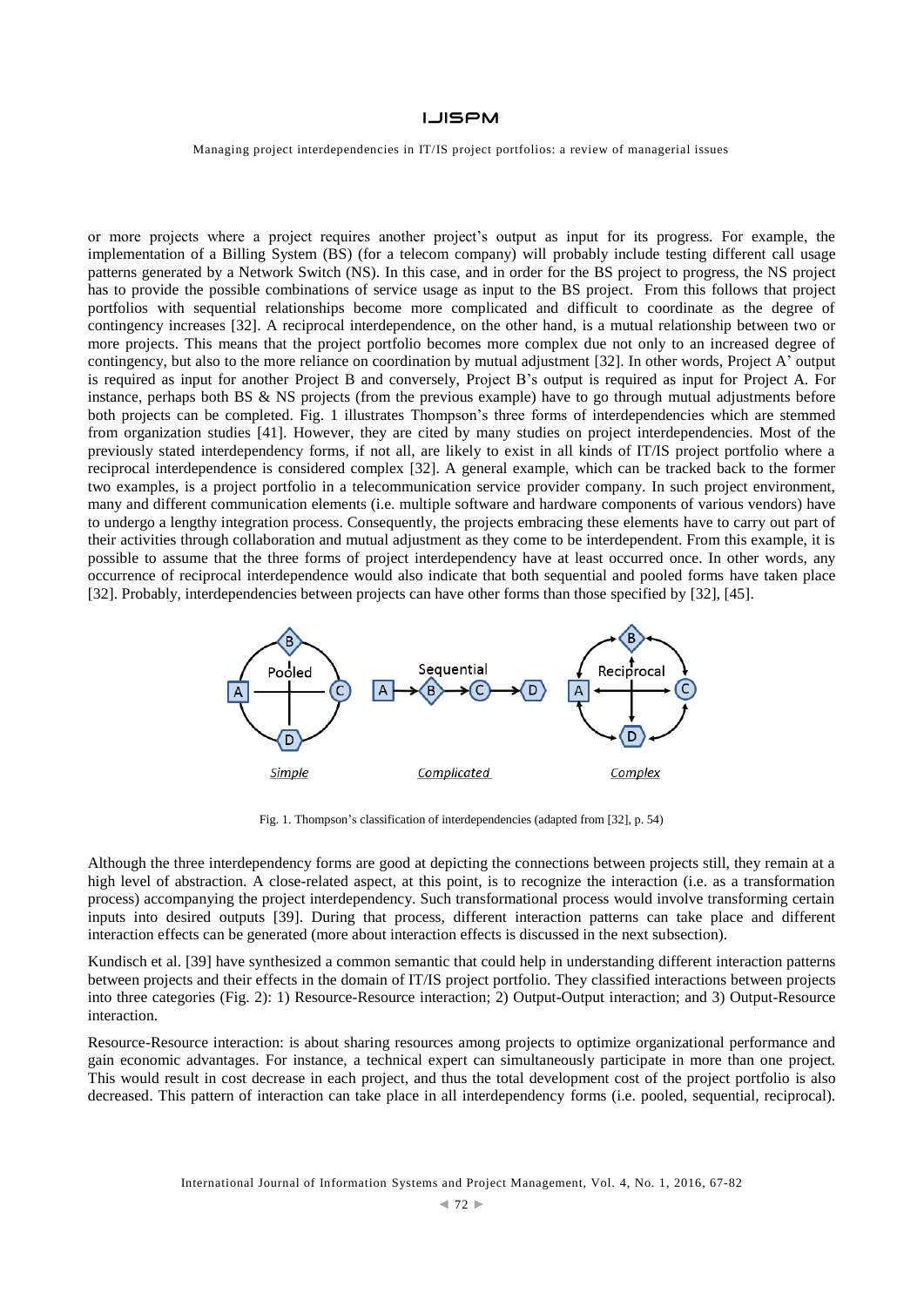Managing project interdependencies in IT/IS project portfolios: a review of managerial issues

For instance, in a reciprocal interdependency between the BS and the NS projects (as described before) a typical Resource-Resource interaction would occur if one expert is participating in both projects.

Output-Output interaction: is an emergent relationship between two or more projects' outputs in which the sum of outputs produced by each project can result in different project portfolio performance. For instance, two distinct projects (in addition to their main purposes) are capable of providing a billing functionality. If both projects are requested to deploy this functionality then, the organization can benefit from having a redundancy. This pattern of interaction is likely to be associated with a pooled form of interdependence.

Output-Resource interaction: is a contingent relationship between the outcomes of one or more projects and a resource availability for another project(s). For instance, the installation of a billing system would necessary require a hardware equipment to be available. However the hardware equipment can be a stand-alone project, but it has to be completed before the billing system can be installed (i.e. the hardware equipment needs to be ready by the time the installation of the billing system is started). This pattern of interaction between projects is likely to occur among sequential and reciprocal interdependencies.



Fig. 2. Patterns of interaction in interdependencies (adapted from [39], p. 483)

Probably there are other patterns of interaction which can be a subject for investigation in future research.

#### *4.3 Cost/Benefit effects of project interdependencies*

In the previous subsections, we have overviewed the literature on project interdependencies' types, forms and patterns of interaction. In this part, we bring the attention towards the effects that project interdependencies can bring to project portfolios.

The importance and criticality of project interdependencies have gained much attention in project portfolio management studies due to their contribution to value creation and cost saving. Such wide-ranging benefits can be attributed to the synergistic interactions of particular projects [38], [46]. Several methods and techniques were established to support exploiting such benefits and, therefore, supporting the decision-making for project selection (e.g. multi-objective evolutionary algorithm [29]). A common tradition between these approaches is their advocating of optimal resource utilization and overall cost reduction. For example, developing a portfolio consisting of both IT and IS projects can benefit from sharing hardware and software capabilities among its projects. Hence, the development cost of sharing project resources is lower than the total cost of carrying out the projects individually. On the contrary, a stream of studies has addressed some adverse effects on the project portfolio as a result from improper resource utilization [19], [39]. For instance, the cost of assigning one project team to handle simultaneous projects at a time can be foreseen as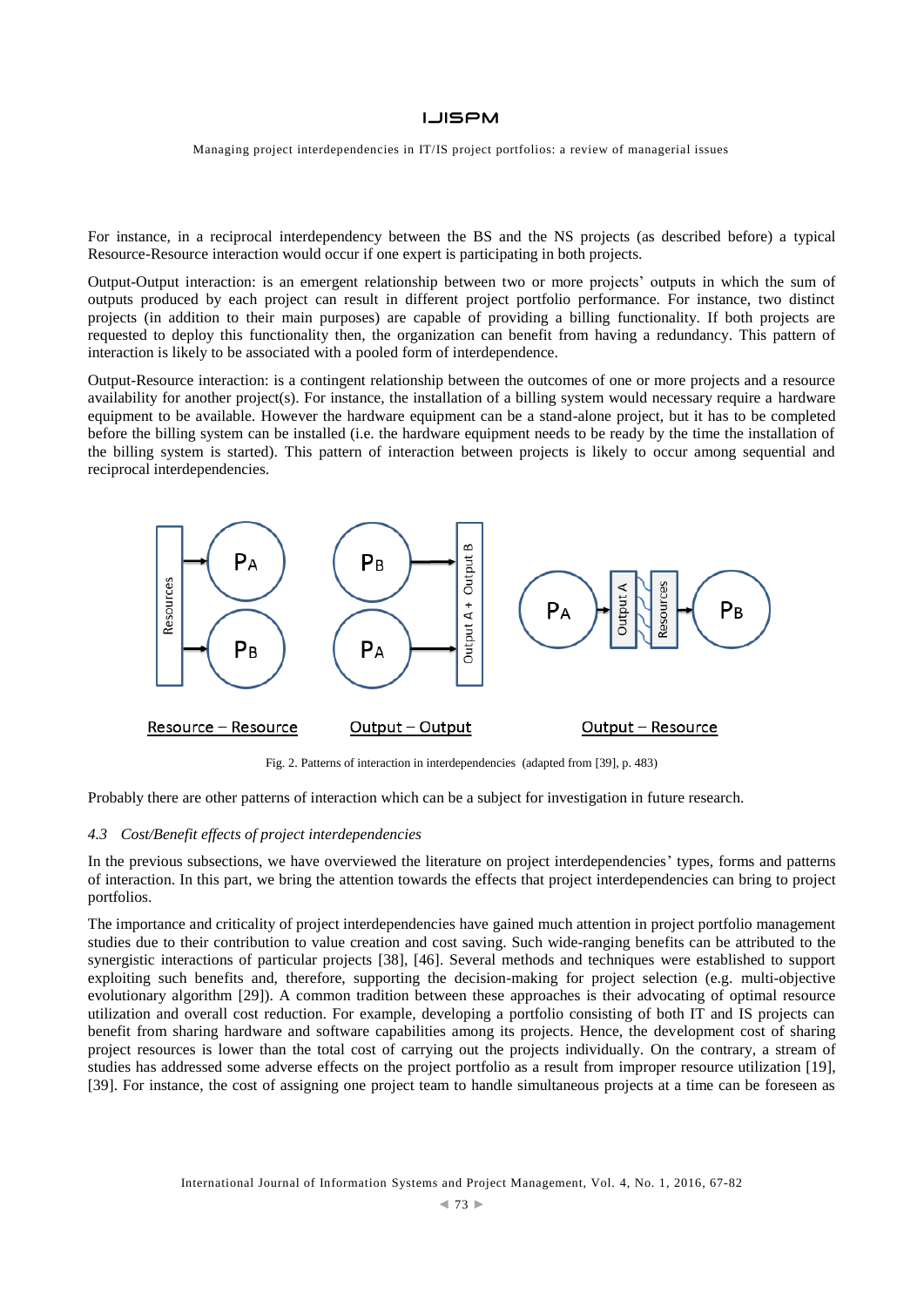Managing project interdependencies in IT/IS project portfolios: a review of managerial issues

more cost effective than assigning a separate team for each project. However, further expenses might be involved to offset the set-up costs from extra management efforts and extra working hours.

| Table 2. Cost/benefit effects of project interdependencies (adapted from [39], p. 483) |  |  |  |
|----------------------------------------------------------------------------------------|--|--|--|
|----------------------------------------------------------------------------------------|--|--|--|

| <b>Interaction pattern</b> | Competitive     | Complementary      |
|----------------------------|-----------------|--------------------|
| Resource – Resource        | $Cost \uparrow$ | $Cost \downarrow$  |
| Output – Output            | Benefit 1       | Benefit $\uparrow$ |
| Output – Resource          | $Cost \uparrow$ | $Cost \downarrow$  |

In a recent study, Kundisch et al. [39] have identified six positions where negative and positive outcomes from project interactions can be anticipated (Table 2). Negative outcomes would result from projects being entangled with competing setup (i.e. the received benefits from projects being interdependently arranged is lower than projects being independent). Along the same line, positive outcomes would result from projects being engaged in a complementing setup (i.e. the received benefits from projects being interdependently arranged is higher than projects being independent). Both competing and complementing outcomes can take place in three different patterns of interaction including Resource-Resource, Output-Output, and Output-Resource.

Resource-Resource interaction:

1) Competitive resource utilization interaction**:** occurs when a joint use of resources among projects results in overall cost increase. Example: in order to reduce the project cost, a technical expert has to participate in different projects. However, this might result in an overall cost increase due to increased working hours. Conversely,

2) Complementary resource utilization interaction**:** occurs when a joint use of resources among projects results in an overall cost decrease. Example: the same expert can work for different projects without additional cost if proper task scheduling arrangement is considered.

## Output-Output interaction:

3) Competitive output interaction: the sum of two or more projects' outputs can deteriorate the expected benefits from implementing the projects due to overlap in the projects' outcomes. Example: two distinct projects are capable of providing billing functionality. If both projects have deployed the same billing functionality, then this could result in unnecessary maintenance cost. Conversely,

4) Complementary output interaction: the sum of two or more projects' outputs can enhance the expected benefits of implementing the projects due to appropriate overlap in the provided services. Example: If both projects have deployed the same billing functionality then the organization can benefit from having a backup system in case of an emergency.

#### Output-Resource interaction:

5) Continuous competitive contingency interaction: the output of one or more projects can deteriorate resources availability for another project(s). Example: the implementation of a standardization project (to improve customers' experience) will probably impose new requirements on other related projects in the portfolio. In response, the influenced projects might need to consume more resources to comply with that demand. Within such a scenario, the adjacent project(s) might suffer from resource shortages. Conversely,

6) Continuous complimentary contingency interactions: the output of one or more projects can enhance resources availability for another project(s). Example: the implementation of a resource management functionality (to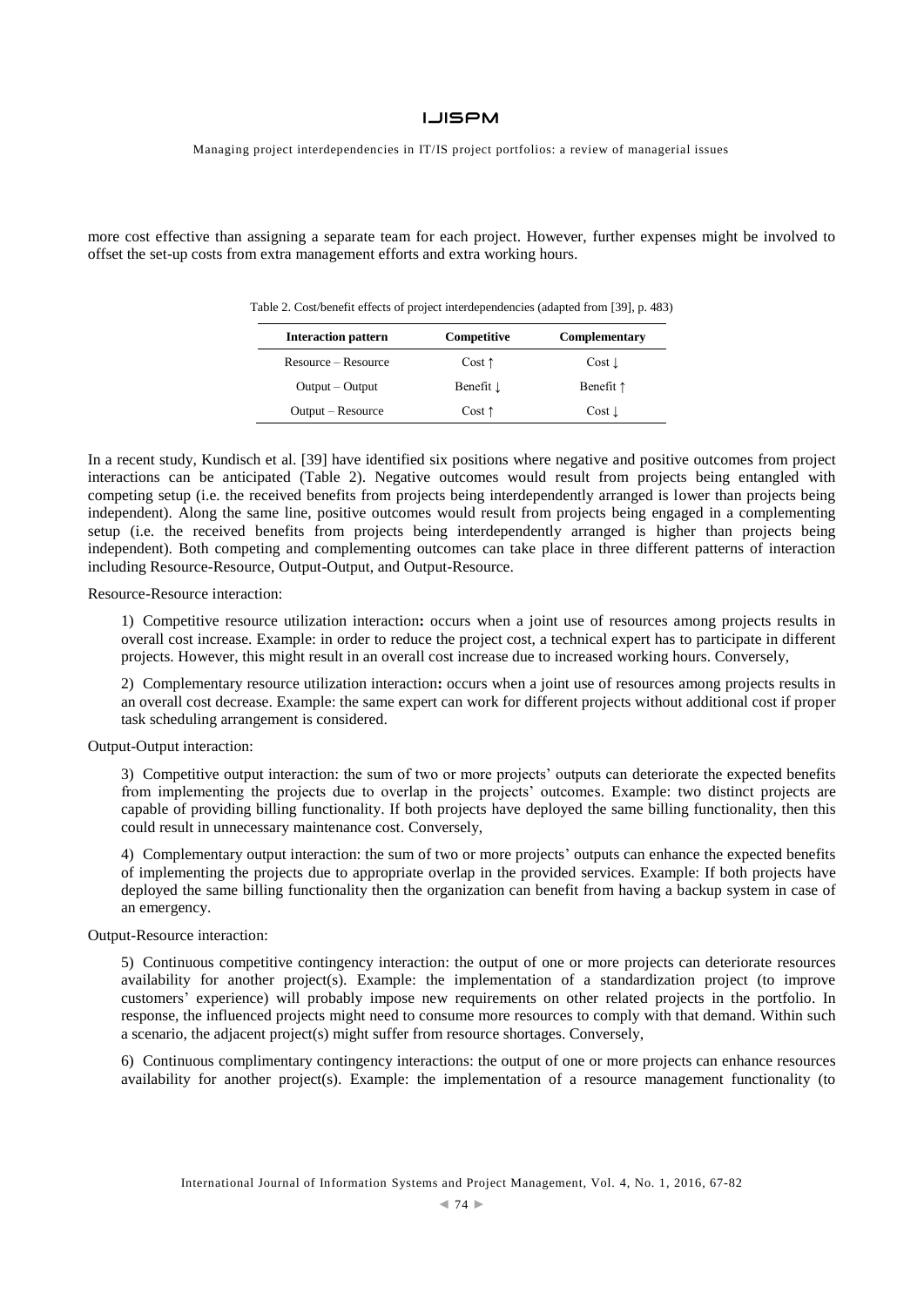Managing project interdependencies in IT/IS project portfolios: a review of managerial issues

improve resource utilization) might result in increasing the availability of resources. Within such a scenario, the adjacent project(s) will benefit from procuring extra resources.



Fig. 3. Constructing perspectives of project interdependencies

In summary, IT/IS project portfolios (e.g. new product/service development portfolios) tends to embrace a hybrid set of fragmented projects that would very much result in raising a substantial number of project interdependencies. In such project environment, managers would have to deal with different project elements and oversee the operations of the interdependent ones. Every single activity between projects has to be well thought for and well coupled with the portfolio's overall goal. Overall, managers have to realize that the challenge of managing project interdependencies resides in the variety of interdependencies a project portfolio might possess. Variety in this sense, and in connection with Ashby (1964) [47] view, is the number of possible states a project interdependency can have. In this respect, we share Teller et al.'s (2012) [48] systematic perspective on project portfolios. The authors have emphasized on three main complexity determinants of a project portfolio. These would include [48]: (1) the number of elements (i.e. the projects and their related parts); (2) the degree of interdependence between the elements; and (3) the magnitude and predictability of changes in the elements and interdependencies. According to this view, the complexity of managing project interdependencies can significantly increase with an increasing number of projects/sub-projects. Similarly, the higher the degree of interdependencies between projects/sub-projects and the rate of change in the business conditions are another source for increasing management complexity. For example, managing a project portfolio of a multinational ICT service provider is more complicated when compared to a project portfolio of a medium-size IT service provider. From this example, the number of projects (elements) would pose a particular challenge in the management of the ICT project portfolio due to the substantial number of projects and relatively large number of interproject activates (interdependencies). Another source of complexity can be attributed to three interlocking perspectives preserved by every project interdependency, namely project interdependency type, the pattern of interaction, and cost/benefit impact (Fig. 3). We regard these perspectives as relevant for all project interdependencies.

## **5. Effects of poor project interdependencies management**

Placing adequate considerations to project interdependencies along the project portfolio development cycle is of particular importance in the project portfolio success. One motivating factor behind the need for these considerations is to avert wrong selection of the portfolio projects [39] which might end in wrong portfolio spending. Also, less attention to project interdependencies may result in a skewed project portfolio direction with respect to the intended objectives of combing the projects [16]. Several studies have pointed out to different kind of problems that can result from ineffective management of project interdependencies. We conclude with four major problem areas as following: 1) resource waste; 2) schedule slippage; 3) budget waste; and 4) inter-project competition. A resource waste would arise from improper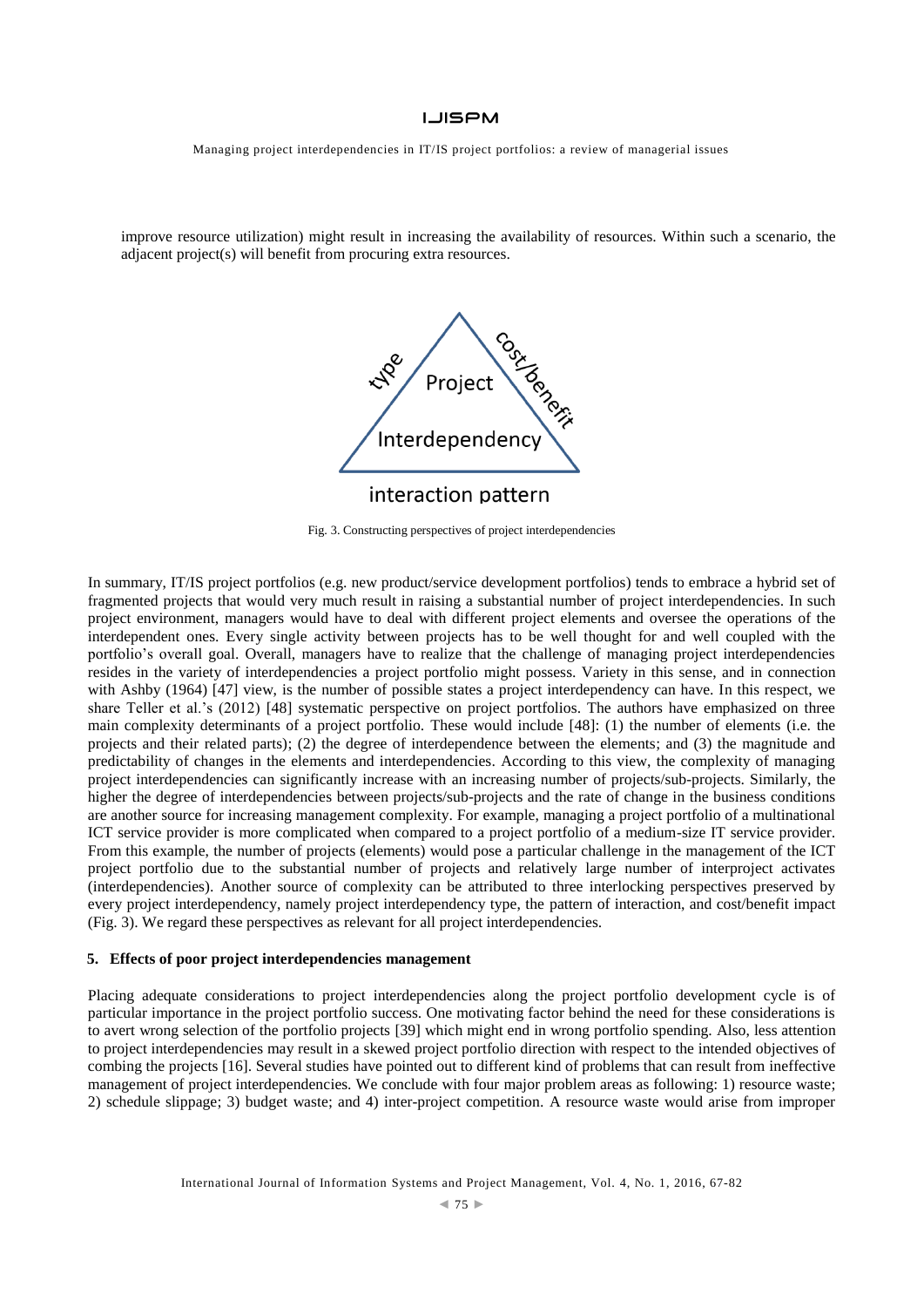Managing project interdependencies in IT/IS project portfolios: a review of managerial issues

utilization and/ or sharing of scarce resources between interdependent projects [20], [25], [30], [49]–[51]. For instance, an expert has to play a role in several simultaneous projects. Although the expert can be synchronized between the projects, s/he is unable to participate in all projects as no task scheduling is considered. Another impact is the risk of having a schedule slippage where a delay caused by one project may propagate to another interconnected project(s) leading to overall delay in project portfolio completion [50], [52]. As an example, if two projects are technically interrelated then a delay in one project could cause a delay in other project(s). A budget waste will likely occur when interdependent factors among projects are not considered while projects are selected [28]. For example, instead of having two separate projects, both projects can be bundled into single project if the interdependencies between those projects are early considered in the planning phase. Therefore, there is a chance that the financial resources of the company are saved due to considering the interdependent factor between the projects. Inter-project competition is a state when projects start to compete against scare resources to gain more power over other projects and receive more support from top management [50], [53]. This kind of problems will likely to appear in certain organizational structures that do not support an appropriate project-oriented culture. Table 3 shows a summary of negative effects of ineffective management of project interdependencies found in the literature.

|  |  | Table 3. Impacts from ineffective management of project interdependencies |  |  |
|--|--|---------------------------------------------------------------------------|--|--|
|  |  |                                                                           |  |  |

| <b>Risk</b>                  | <b>Description</b>                                                                                                                                               | <b>Authors</b>                                    |
|------------------------------|------------------------------------------------------------------------------------------------------------------------------------------------------------------|---------------------------------------------------|
| Resource<br>waste            | Improper allocation of resources among interdependent projects can lead to<br>resources being misused or misplaced                                               | $[20]$ , $[25]$ , $[30]$ , $[49]$ -<br>[51]       |
| Schedule<br>slippage         | A delay caused by one project may propagate to another interconnected project(s)<br>leading to an overall delay at the project portfolio level                   | $[20]$ , $[25]$ , $[49]$ , $[50]$ ,<br>[52], [54] |
| <b>Budget</b><br>waste       | Less consideration of the interdependent factors among projects can lead to poor<br>selection of projects and consequently wasting company's financial resources | [28]                                              |
| Inter-project<br>competition | Interdependent projects may start a power game to gain more control over<br>company resources                                                                    | $[50]$ , $[53]$                                   |

## **6. Barriers to effective management of project interdependencies**

In connection with what have been raised so far, this part brings into light part of the managerial challenges that may arise when handling a large network of project interdependencies. Several studies have reported evidence of problems affecting overall project portfolio performance. For example, one empirical study has highlighted six problem areas that pose challenges for managing project portfolios. These areas include [55]: (1) inadequate portfolio level activities; (2) inadequate information management; (3) inadequate project level activities; (4) lacking resources, competencies and methods; (5) inadequate management of project-oriented business; and (6) lacking commitment. Only some of the retrieved articles on project portfolio management have paid attention to barriers that may hinder effective management of project interdependencies (e.g. [2], [16], [30]). Among these studies, one empirical study has found that insufficient inter-project learning and absence of specialized methods may create difficulties in managing project interdependencies [2]. The authors have related the problem of insufficient inter-project learning to an inappropriate flow of knowledge between projects. As a result, less chance for lessons learned to be captured and transferred to other projects. This could impact learning from projects' mistakes and would negatively impact dealing with project interdependencies. The absence of a specialized method that deals with multi-level interdependencies is another confirmed problem by the same authors. The challenge is presented as a matter of managing a high accumulation level of project interdependencies (i.e. a state of a project being interdependent with many projects). To deal with this issue, the authors have suggested a network mapping approach that uses visual representation to help in understanding and dealing with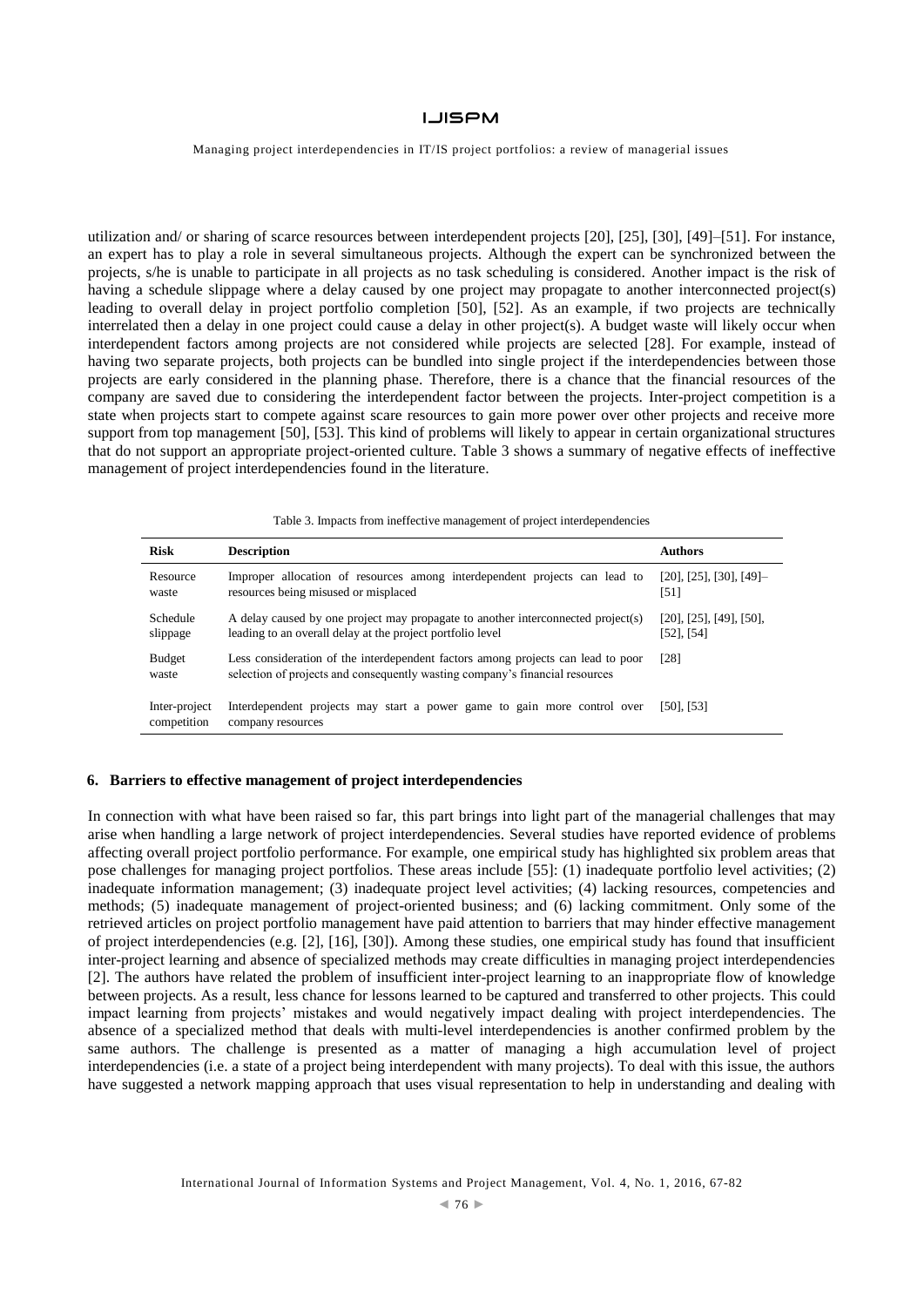Managing project interdependencies in IT/IS project portfolios: a review of managerial issues

such accumulations of project interdependencies. The same approach can be used, as well, as a tool to enhance project communication and decision-making.

Another empirical study has investigated issues (from six leading high-tech organizations) of importance for effectiveness in managing a group of multiple projects. Overall, the study has indicated that ineffective inter-project processes and incompetent multi-project management pose a challenging aspect of managing project interdependencies [16]. Inter-project process, in this sense, is referred to the necessary steps for carrying out concurrent projects to achieve a certain objective. Such process is important for managers with multiple project management responsibilities to optimize their resource utilization and facilitate multitasking activities. On that account, this would enhance managing project interdependencies. The other raised problem (by the same study) is related to managers' competencies in managing multiple interrelated projects. Managers with multiple-project management task should possess the skills of managing individual projects as well as the ability of managing the interdependencies that emerge between these projects. In this respect, project managers lacking appropriate management skills is highlighted as negatively impacting project interdependencies.

#### **7. Conclusion**

In this review study, we have highlighted the potential role and contribution of project interdependencies in the success of project portfolios. We have shown that managing project interdependencies within IT/IS project portfolio environments tend to be a complicated, rather a complex task. Much of this management complexity is due to the total number of projects and their related parts alongside the degree of interdependence between these parts [48]. Another source of complexity can be attributed to the possible number of states (variety) a project interdependency can have. Bearing this in mind, managers would have to consider dealing with various project interdependency types including resource, technology, technical, learning-based, and market interdependencies. Each of these types would have to serve a distinctive purpose with regard to its role in fulfilling the overall portfolio goals. Another issue for consideration is the interdependence form that two or more projects should have and the patterns of interaction accompanying each. Thompson (1967) [45] has distinguished between three forms of interdependence including reciprocal, sequential and pooled. A reciprocal form tends to be complex while the other forms tend to be complicated and simple, respectively. In company with these interdependency forms and in order to produce the intended outcomes from each, different patterns of interaction would take place including Resource-Resource, Output-Output, and Output-Resource interactions [39]. As results of these interactions, managers should realize that different cost/ benefit outcomes can be produced according to their respective targets.

In view of many articles written on the management aspects of project interdependencies, only a few researchers have pointed out the reasons that might negatively impact the management of project interdependencies. Among those reasons is insufficient inter-project learning, the absence of specialized methods, and ineffective inter-project processes. On the other hand, it is crucial to consider the consequences of ill-managed project interdependencies. In this regard, several undesirable effects can occur including the problem of resource waste, schedule slippage, budget waste and inter-project competition. Both areas can be subject to further research.

In conclusion, although much research has paid attention to project selection methods and project interdependency management, there are still many questions to be solved concerning how to handle these interdependencies. In review of the literature, a number of themes stood out which have drawn our attention to three perspectives on the management of project interdependencies. These perspectives are, namely: 1) project interdependency type; 2) the patterns of interaction; and 3) cost/benefit effects. We consider these perspectives as relevant for all project interdependencies. To arrange for a desired project portfolio outcomes, managers should know how to deal with all aspects and measures that relate to these three perspectives which would also help to understand the project portfolio as a whole. Meantime, managers need to realize the complexity aspects of managing project interdependencies particularly in the presence of unexpected events. More research efforts are required to address the managerial issues concerning large project portfolios with many project interdependencies. This article contributes to the understanding of project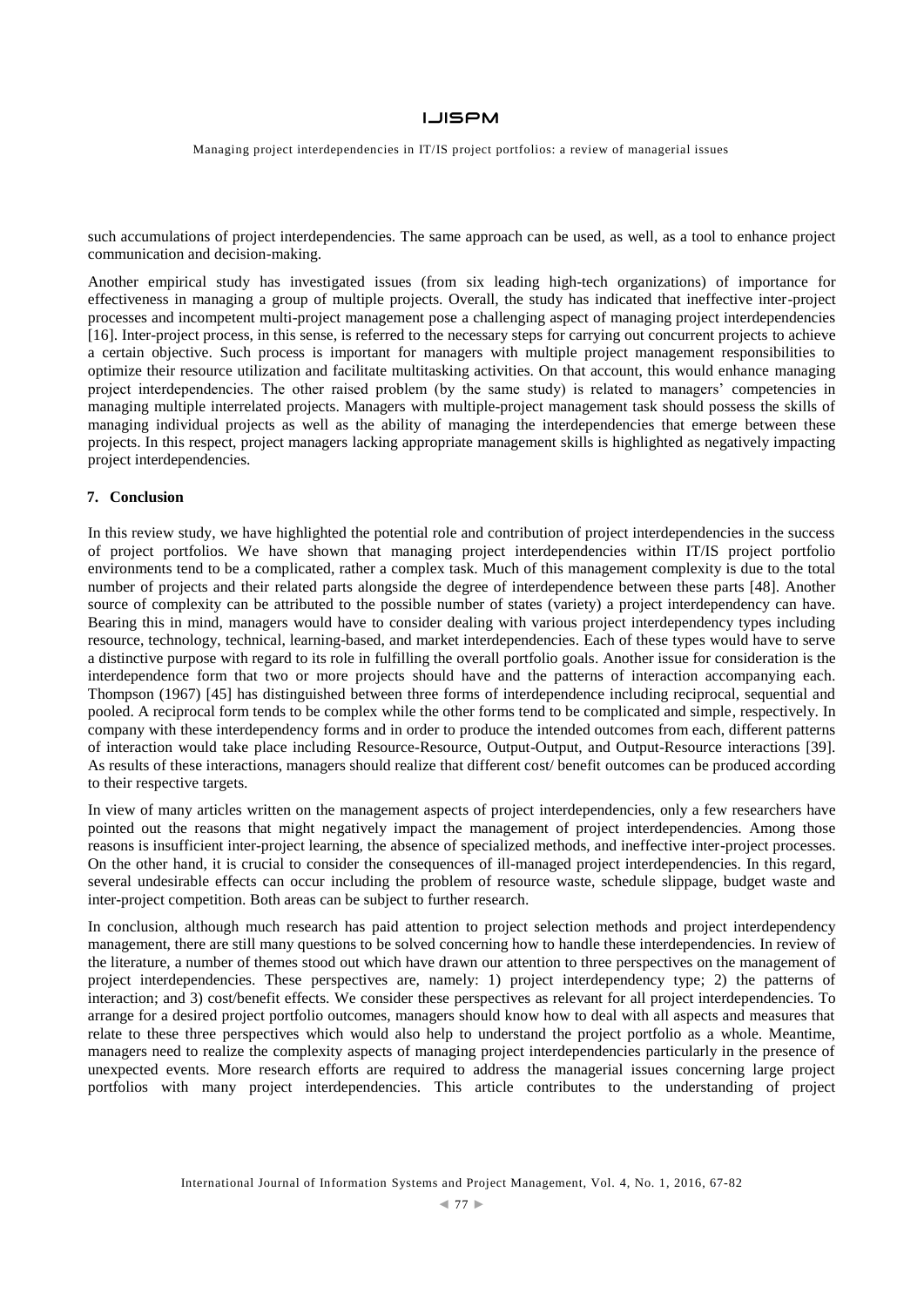Managing project interdependencies in IT/IS project portfolios: a review of managerial issues

interdependencies and their management related challenges. In extension to the issues addressed in this article, we are engaged in an ongoing research addressing how to handle project interdependencies.

Future research in this area should further investigate the complexity of managing project interdependencies when the environmental context of the interdependencies is changing.

## **References**

[1] Y. K. Dwivedi, D. Wastell, S. Laumer, H. Zinner Henriksen, M. D. Myers, D. Bunker, A. Elbanna, M. N. Ravishankar and S. C. Srivastava, "Research on information systems failures and successes: Status update and future directions," Information Systems Frontiers, vol. 17, no. 1, pp. 143–157, 2015.

[2] C. P. Killen and C. Kjaer, "Understanding project interdependencies: The role of visual representation, culture and process," International Journal of Project Management, vol. 30, no. 5, pp. 554–566, 2012.

[3] J. Dahlgren and J. Soderlund, "Modes and mechanisms of control in Multi-Project Organisations: the R&D case," International Journal of Technology Management, vol. 50, no. 1, pp. 1–22, 2010.

[4] J. C. Zapata, V. A. Varma and G. V. Reklaitis, "Impact of tactical and operational policies in the selection of a new product portfolio," Computers and Chemical Engineering, vol. 32, no. 1, pp. 307–319, 2008.

[5] I. R. Bardhan, R. J. Kauffman and S. Naranpanawe, "Optimizing an IT project portfolio with time-wise interdependencies," in Proceedings of the 39th Annual Hawaii International Conference (HICSS'06), Kauai, Hawaii, 2006, p. 168b.

[6] M. P. Müller, C. Meier, D. Kundisch and S. Zimmermann, "Interactions in IS Project Portfolio Selection - Status Quo and Perspectives," in Proceedings of the 12th International Conference on Wirtschaftsinformatik, Osnabrück, Germany, 2015, Paper 50.

[7] S. Collyer and C. M. J. Warren, "Project management approaches for dynamic environments," International Journal of Project Management, vol. 27, no. 4, pp. 355–364, 2009.

[8] Y. Petit, "Project portfolios in dynamic environments: Organizing for uncertainty," International Journal of Project Management, vol. 30, no. 5, pp. 539–553, 2012.

[9] Y. Petit and B. Hobbs, "Project portfolios in dynamic environments: Sources of uncertainty and sensing mechanisms," Project Management Journal, vol. 41, no. 4, pp. 46–58, 2010.

[10] T. W. Malone and K. Crowston, "What is Coordination Theory and How Can It Help Design Codperative Work Systems?," in Proceedings of the 1990 ACM conference on Computer-supported cooperative work, Los Angeles, CA, USA, 1990, pp. 357–370.

[11] E. M. Daniel, J. M. Ward and A. Franken, "A dynamic capabilities perspective of IS project portfolio management," The Journal of Strategic Information Systems, vol. 32, no. 2, pp. 95–111, 2014.

[12] C. P. Killen, "Evaluation of project interdependency visualizations through decision scenario experimentation," International Journal of Project Management, vol. 31, no. 6, pp. 804–816, 2013.

[13] C. P. Killen, B. Krumbeck, C. Kjaer and G. A. Durant-Law, "Managing project interdependencies: exploring new approaches," in Asia Pacific Expert Seminar (APES2009): Managing Projects, Programs and Ventures in Times of Uncertainty and Disruptive Change , Sydney, Australia, 2009, Paper presented at the seminar.

[14] D. Kundisch and C. Meier, "A new Perspective on Resource Interactions in IT/IS Project Portfolio Selection," in Proceedings of the 19th European Conference on Information Systems (ECIS 2011), Helsinki, Finland, 2011, Paper 174.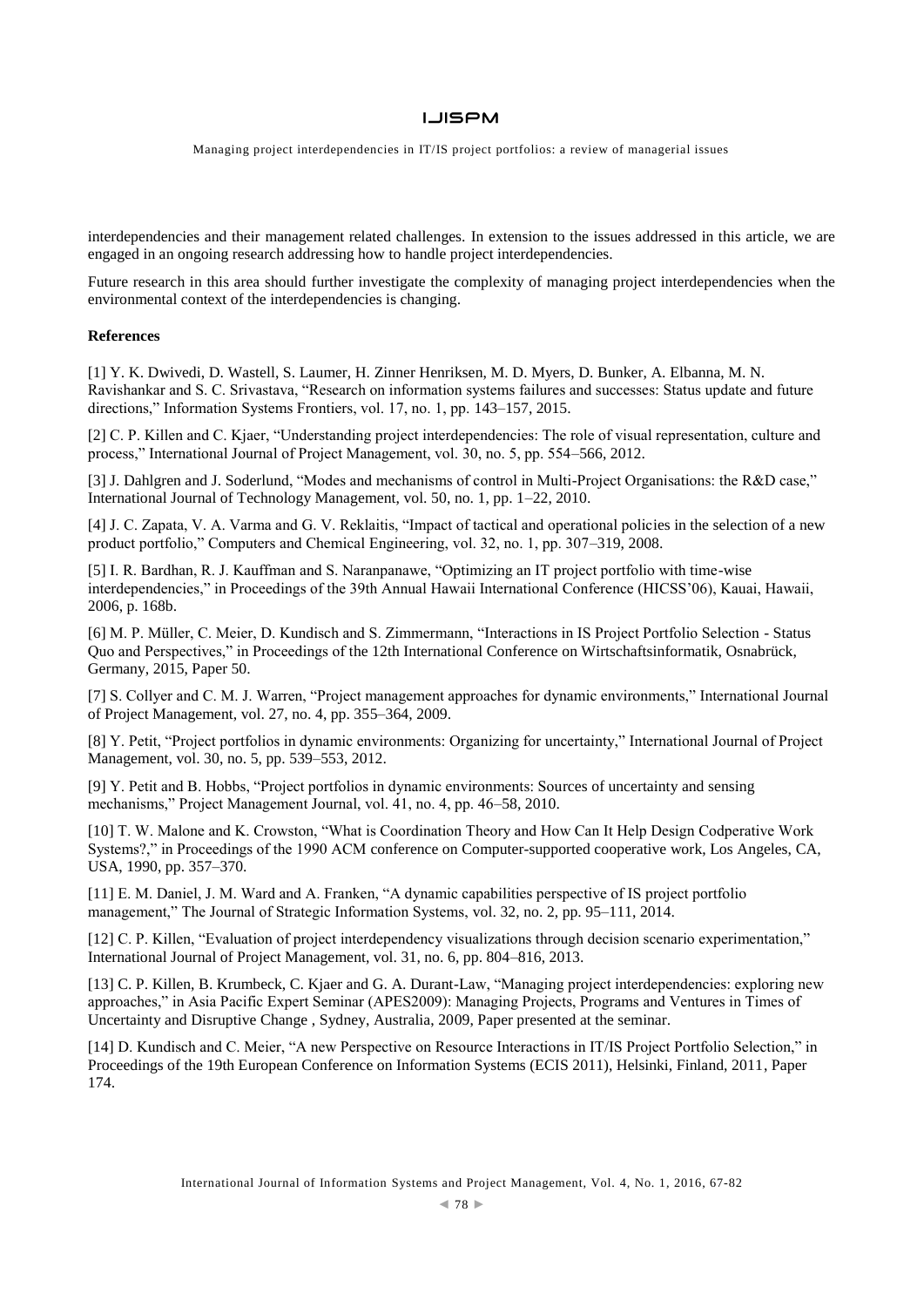Managing project interdependencies in IT/IS project portfolios: a review of managerial issues

[15] J. Guo, "Using category theory to model software component dependencies," in Proceedings of the IEEE International Conference and Workshop on the Engineering of Computer Based Systems, Lund, Sweden, 2002.

[16] P. Patanakul and D. Milosevic, "The effectiveness in managing a group of multiple projects: Factors of influence and measurement criteria," International Journal of Project Management, vol. 27, no. 3, pp. 216–233, 2009.

[17] J. Webster and R. T. Watson, "Analyzing the past to prepare for the future: writing a literature review," MIS Quarterly, vol. 26, no. 2, pp. xiii–xxiii, 2002.

[18] C. Meier and D. Kundisch, "Project interactions in value based IT project portfolio management," in Gesellschaft für Informatik e.V. (GI), Leipzig, Germany, 2010, pp. 621–626.

[19] H. Eilat, B. Golany and A. Shtub, "Constructing and evaluating balanced portfolios of R&D projects with interactions: A DEA based methodology," European Journal of Operational Research, vol. 172, no. 3, pp. 1018–1039, 2006.

[20] B. Aritua, N. J. Smith and D. Bower, "Construction client multi-projects - A complex adaptive systems perspective," International Journal of Project Management, vol. 27, no. 1, pp. 72–79, 2009.

[21] A. Platje and H. Seidel, "Project and portfolio planning cycle Project-based management for the multiproject challenge," International Journal of Project Management, vol. 12, no. 2, pp. 100–106, 1994.

[22] D. Verma and K. K. Sinha, "Toward a theory of project interdependencies in high tech R & D environments," Journal of Operations Management, vol. 20, no. 5, pp. 451–468, 2002.

[23] M. J. Bible, S. Bivins and S. S. Bivins, Mastering Project Portfolio Management: A Systems Approach to Achieving Strategic Objectives. Fort Lauderdale, Florida: J Ross Publishing, 2011.

[24] D. Jonas, "Empowering project portfolio managers: How management involvement impacts project portfolio management performance," International Journal of Project Management, vol. 28, no. 8, pp. 818–831, 2010.

[25] M. Rungi and O.-P. Hilmola, "Interdependency management of projects: survey comparison between Estonia and Finland," Baltic Journal of Management, vol. 6, no. 2, pp. 146–162, 2011.

[26] I. Bardhan, S. Bagchi and R. Sougstad, "A real options approach for prioritization of a portfolio of information technology projects: a case study of a utility company," in Proceedings of the 37th Hawaii International Conference on System Sciences, Hawaii, U.S.A., 2004, pp. 1–11.

[27] L. Chiù and T. E. Gear, "An Application and Case History of a Dynamic R&D Portfolio Selection Model," IEEE Transactions on Engineering Management, vol. EM-26, no. 1, pp. 2–7, 1979.

[28] J. W. Lee and S. H. Kim, "An integrated approach for interdependent information system project selection," International Journal of Project Management, vol. 19, no. 2, pp. 111–118, 2001.

[29] A. L. Medaglia, S. B. Graves and J. L. Ringuest, "A multiobjective evolutionary approach for linearly constrained project selection under uncertainty," European Journal of Operational Research, vol. 179, no. 3, pp. 869–894, 2007.

[30] M. Rungi, "Managing resource and technology interdependencies in project portfolio A case-study results," in IEEE International Conference on Industrial Engineering and Engineering Management, Hong Kong, 2009, pp. 1508– 1512.

[31] M. Rungi, "Success rate and resource consumption from project interdependencies," Industrial Management & Data Systems, vol. 110, no. 1, pp. 93–110, 2010.

[32] J. D. Thompson, Organizations in action: Social science bases of administrative theory. New Jersey, U.S.A.: Transaction publishers, 2011.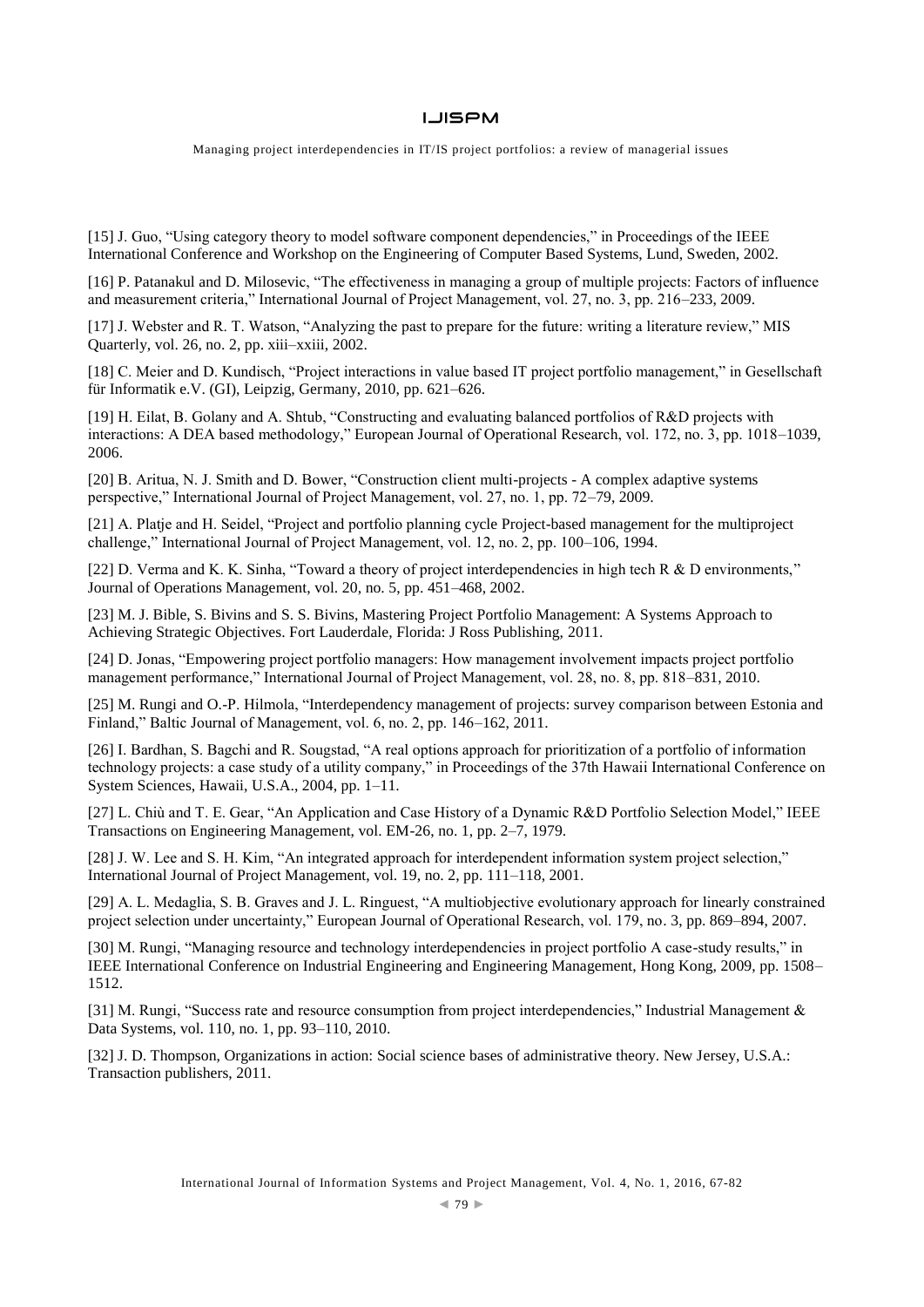Managing project interdependencies in IT/IS project portfolios: a review of managerial issues

[33] T. W. Malone and K. Crowston, "What is Coordination Theory and How Can It Help Design Cooperative Work Systems?," in Proceedings of the 1990 ACM conference on Computer-supported cooperative work, Los Angeles, California, U.S.A., 1990, pp. 357–370.

[34] T. E. Gear and G. C. Cowie, "A note on modeling project interdependence in research and development," Decision Sciences, vol. 11, no. 4, pp. 738–748, 1980.

[35] R. L. Schmidt, "A Model for R & D project selection with combined benefit, outcome and resource interactions," IEEE Transactions on Engineering Management, vol. 40, no. 4, pp. 403–410, 1993.

[36] G. E. Fox, N. R. Baker and J. L. Bryant, "Economic Models for R and D Project Selection in the Presence of Project Interactions," Management Science, vol. 30, no. 7, pp. 890–902, 1984.

[37] A. De Maio, R. Verganti and M. Corso, "A multi-project management framework for new product development," European Journal of Operational Research, vol. 78, no. 2, pp. 178–191, 1994.

[38] R. Santhanam and G. J. Kyparisis, "A decision model for interdependent information system project selection," European Journal of Operational Research, vol. 89, no. 2, pp. 380–399, 1996.

[39] D. Kundisch and C. Meier, "IT/IS Project Portfolio Selection in the Presence of Project Interactions – Review and Synthesis of the Literature," in Proceedings of the 10th International Conference on Wirtschaftsinformatik. Vol. 1, Zürich, Schweiz, 2011, pp. 477–486.

[40] A. Mehrez and Z. Sinuany-Stern, "Resource Allocation to Interrelated Risky Projects Using a Multiattribute Utility Function," Management Science, vol. 29, no. 4, pp. 430–439, 1983.

[41] D. E. Strode and S. L. Huff, "A Taxonomy of Dependencies in Agile Software Development," in Proceedings of the 23rd Australasian Conference on Information Systems 2012. ACIS, Geelong, Australia, 2012, pp. 1–10.

[42] G. E. Blau, J. F. Pekny, V. A. Varma and P. R. Bunch, "Managing a portfolio of interdependent new product candidates in the pharmaceutical industry," Journal of Product Innovation Management, vol. 21, no. 4, pp. 227–245, 2004.

[43] C. A. Nelson, "A scoring model for flexible manufacturing systems project selection," European Journal of Operational Research, vol. 24, no. 3, pp. 346–359, 1986.

[44] H. M. Weingartner, "Capital Budgeting of Interrelated Projects: Survey and Synthesis," Management Science, vol. 12, no. 7, pp. 485–516, 1966.

[45] J. D. Thompson, Organizations in Action. Chicago, U.S.A.: McGraw-Hill, 1967.

[46] J. Liesiö, P. Mild and A. Salo, "Robust portfolio modeling with incomplete cost information and project interdependencies," European Journal of Operational Research, vol. 190, no. 3, pp. 679–695, 2008.

[47] W. R. Ashby, An introduction to cybernetics. London, UK: Methuen, 1964.

[48] J. Teller, B. N. Unger, A. Kock and H. G. Gemünden, "Formalization of project portfolio management: The moderating role of project portfolio complexity," International Journal of Project Management, vol. 30, no. 5, pp. 596– 607, 2012.

[49] L. Dooley, G. Lupton and D. O 'sullivan, "Multiple project management: a modern competitive necessity," Journal of Manufacturing Technology Management, vol. 16, no. 5, pp. 466–482, 2005.

[50] M. Engwall and A. Jerbrant, "The resource allocation syndrome: the prime challenge of multi-project management?," International Journal of Project Management, vol. 21, no. 6, pp. 403–409, Aug. 2003.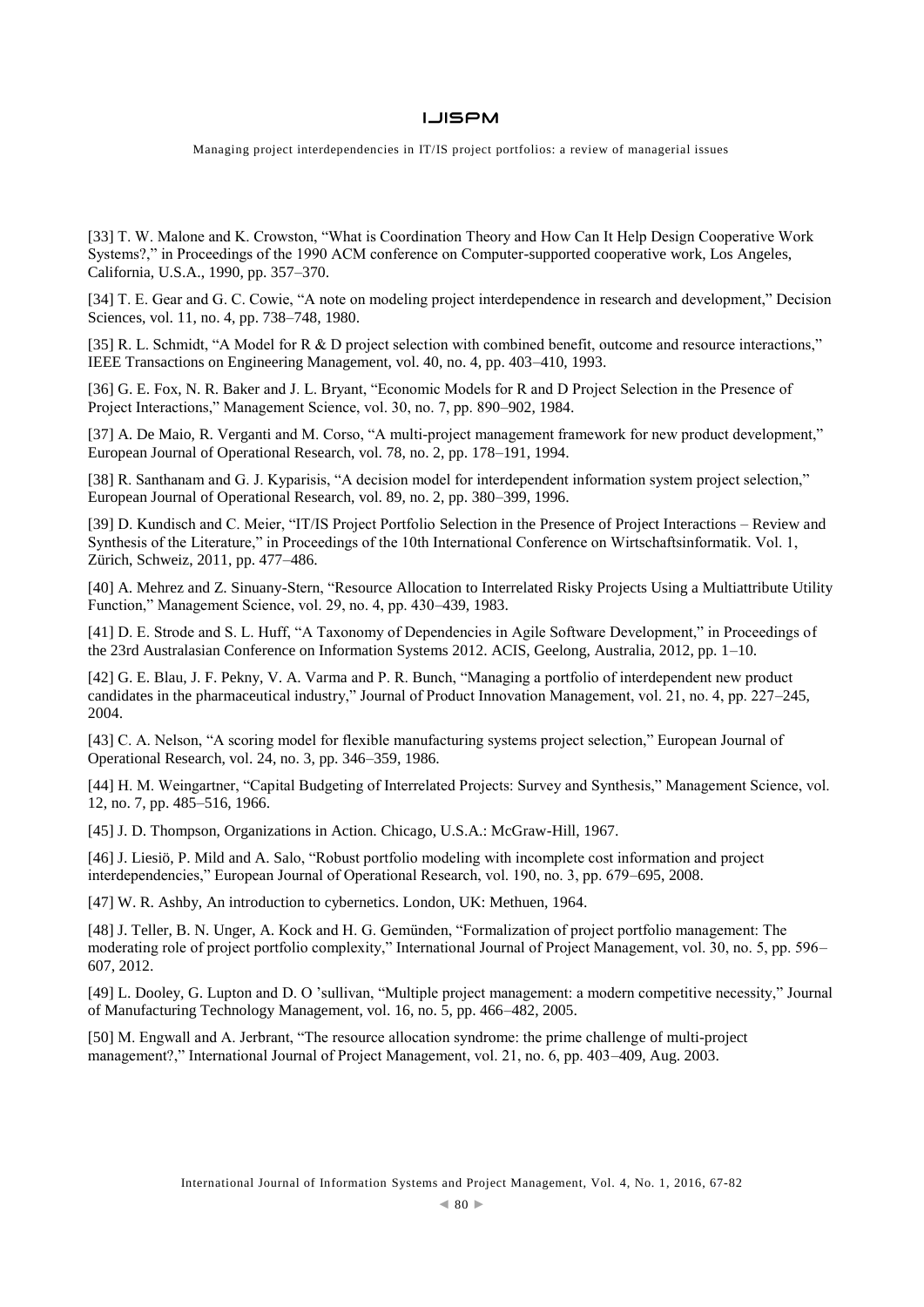Managing project interdependencies in IT/IS project portfolios: a review of managerial issues

[51] Z. Laslo, "Project portfolio management: An integrated method for resource planning and scheduling to minimize planning/scheduling-dependent expenses," International Journal of Project Management, vol. 28, no. 6, pp. 609–618, 2010.

[52] M. Formentini and P. Romano, "Using value analysis to support knowledge transfer in the multi-project setting," International Journal of Production Economics, vol. 131, no. 2, pp. 545–560, 2011.

[53] M. Lycett, A. Rassau and J. Danson, "Programme management: A critical review," International Journal of Project Management, vol. 22, no. 4, pp. 289–299, 2004.

[54] B. Lee and J. Miller, "Multi-project software engineering analysis using systems thinking," Software Process: Improvement and Practice, vol. 9, no. 3, pp. 173–214, 2004.

[55] S. Elonen and K. A. Artto, "Problems in managing internal development projects in multi-project environments," International Journal of Project Management, vol. 21, no. 6, pp. 395–402, 2003.